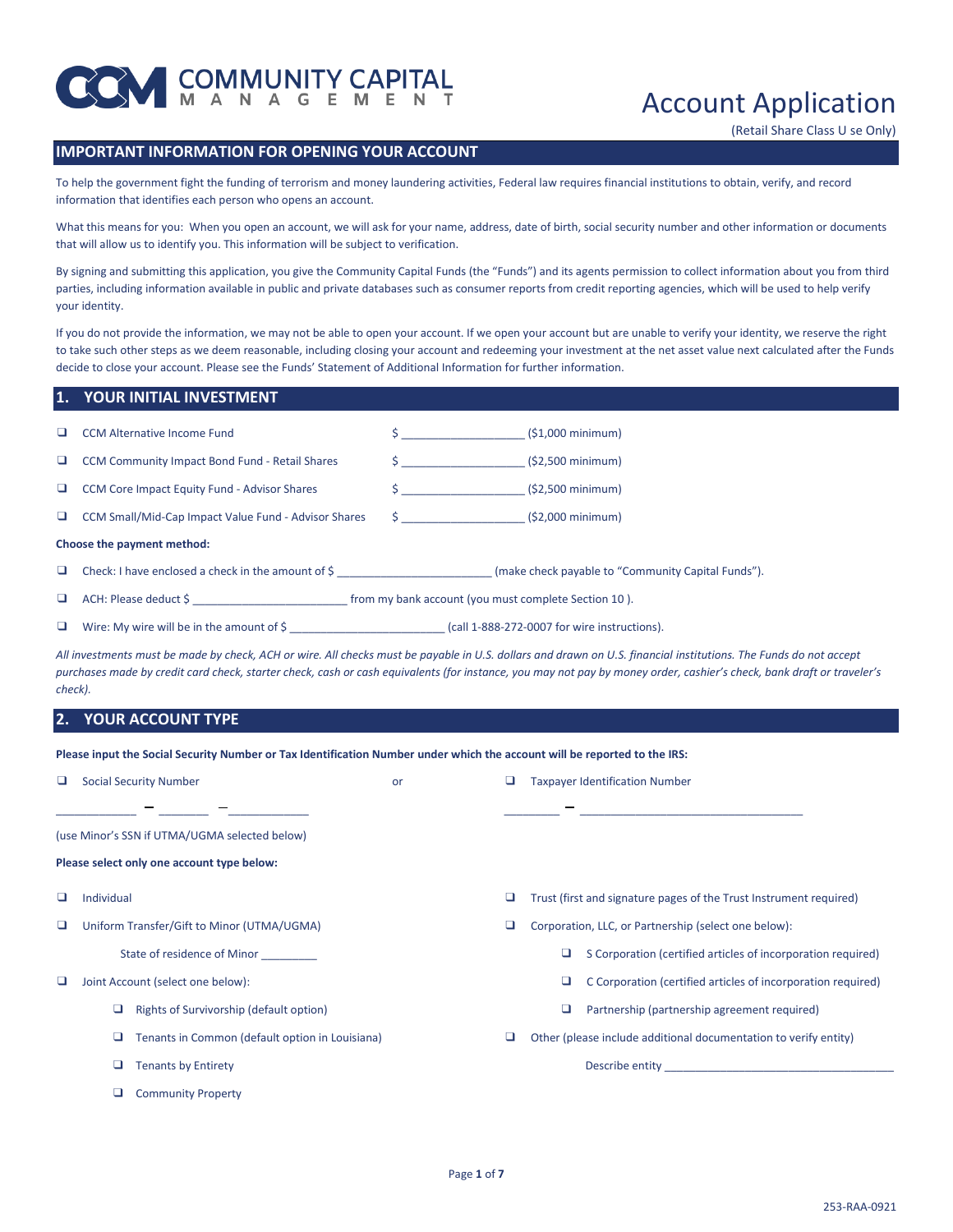# **3. YOUR ACCOUNT INFORMATION**

Full Name of Shareholder, Custodian, Primary Joint Owner, Trust, Partnership, Corporation or Other Entity

| Date of Birth or Date of Trust                                                                                                                                                                                                    |                                 | Social Security Number of Custodian (if UTMA/UGMA selected above)        |
|-----------------------------------------------------------------------------------------------------------------------------------------------------------------------------------------------------------------------------------|---------------------------------|--------------------------------------------------------------------------|
| Full Name of Joint Owner, Minor, Trustee, Partner or Officer of Corporation, if applicable                                                                                                                                        |                                 |                                                                          |
| Date of Birth of Joint Owner, Minor, Partner or Trustee, if applicable                                                                                                                                                            |                                 | Social Security Number of Joint Owner, Partner or Trustee, if applicable |
| Full Name of Joint Owner, Trustee, Partner or Officer of Corporation, if applicable                                                                                                                                               |                                 |                                                                          |
| Date of Birth of Joint Owner, Trustee, or Partner, if applicable                                                                                                                                                                  |                                 | Social Security Number of Joint Owner or Trustee, if applicable          |
| * If needed, please attach a separate list for additional investors, trustees, authorized traders, and general partners of a partnership, including full name, social<br>security number, home street address, and date of birth. |                                 |                                                                          |
| YOUR MAILING/RESIDENCY ADDRESS<br>4.                                                                                                                                                                                              |                                 |                                                                          |
| Please provide your physical street address:                                                                                                                                                                                      |                                 |                                                                          |
| <b>Street Address and Apartment Number</b>                                                                                                                                                                                        |                                 |                                                                          |
| City                                                                                                                                                                                                                              | <b>State</b>                    | Zip Code                                                                 |
| Daytime Telephone Number                                                                                                                                                                                                          | <b>Evening Telephone Number</b> |                                                                          |
| <b>E-Mail Address</b>                                                                                                                                                                                                             |                                 |                                                                          |
| Please provide your mailing address (if different from your physical street address):                                                                                                                                             |                                 |                                                                          |
| <b>Mailing Address</b>                                                                                                                                                                                                            |                                 |                                                                          |
| City                                                                                                                                                                                                                              | <b>State</b>                    | Zip Code                                                                 |

\_\_\_\_\_\_\_\_\_\_\_\_\_\_\_\_\_\_\_\_\_\_\_\_\_\_\_\_\_\_\_\_\_\_\_\_\_\_\_\_\_\_\_\_\_\_\_\_\_\_\_\_\_\_\_\_\_\_\_\_\_\_\_\_\_\_\_\_\_\_\_\_\_\_\_\_\_\_\_\_\_\_\_\_\_\_\_\_\_\_\_\_\_\_\_\_\_\_\_\_\_\_\_\_\_\_\_\_\_\_\_\_\_\_\_\_\_\_\_\_\_\_\_\_\_\_\_\_\_\_\_\_\_\_\_

# **5. TELEPHONE AUTHORIZATION**

Unless telephone redemptions and exchanges are declined below, I (we) hereby authorize and direct the Transfer Agent to accept and act upon telephone instructions for redemptions involving an account with a corresponding registration. I (we) also agree that neither the Funds nor the Transfer Agent will be liable for any loss, cost or expense for acting upon any telephone instructions if it follows reasonable procedures in order to verify that telephone requests are genuine.

❑ I (We) **DO NOT** authorize telephone redemptions.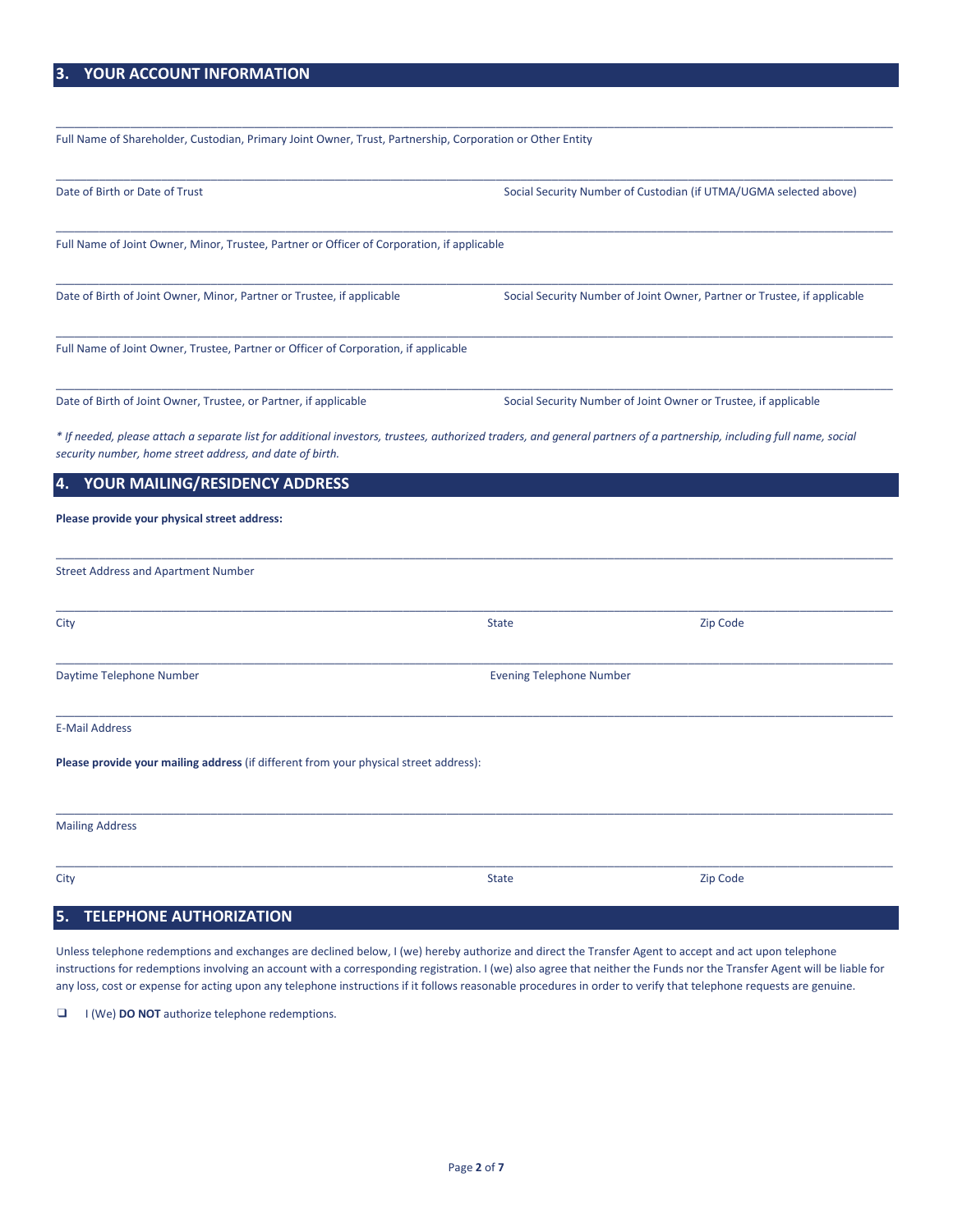#### **6. INCOME AND CAPITAL GAIN DISTRIBUTION PAYMENT OPTIONS**

❑ Full Reinvestment: Reinvest all income and capital gain distributions when paid.

- ❑ Capital Gain Reinvestment: Reinvest capital gain distributions when paid; pay income in cash.
- ❑ Income Reinvestment: Reinvest income when paid; pay capital gain distributions in cash.
- ❑ Cash: Pay all income and capital gain distributions in cash.
	- ❑ Send cash payments by check mailed to the address of record.
	- ❑ Send cash payments by Electronic Funds Transfer according to the banking instructions listed in Section 10.

*Please note that if none of the boxes are checked, shareholders are assigned the Full Reinvestment option.*

#### **7. COST BASIS ACCOUNTING METHOD ELECTION**

**In order to provide you and the IRS with accurate cost basis information for your covered shares, please elect one of the methods below. If you do not select a method the account(s) will default to First-In, First-Out.**

|        | Systematic Investment amount:                             | not to exceed \$25,000 per day)                                                                |
|--------|-----------------------------------------------------------|------------------------------------------------------------------------------------------------|
| □      | Systematic Investment Plan (you must complete Section 10) |                                                                                                |
|        | 8. SYSTEMATIC INVESTMENT PLAN (Optional)                  |                                                                                                |
| u.     | Lowest Cost, First-Out - lowest cost shares sold first    | Specific Lot Identification – identify the specific lot of shares sold                         |
| u.     | Highest Cost, First-Out – highest cost shares sold first  | Lowest Cost, First-Out Long Term Shares – shares with the lowest long term cost sold first     |
| $\Box$ | Last-In, First-Out - newest shares sold first             | Highest Cost, First-Out Long Term Shares – shares with the highest long term cost sold first   |
| u.     | First-In, First-Out - oldest shares sold first            | Lowest Cost, First-Out Short Term Shares - shares with the lowest short term cost sold first   |
|        | Average Cost - averages the cost of all shares            | Highest Cost, First-Out Short Term Shares – shares with the highest short term cost sold first |

|                                                                                                                                                                         | $\Box$ Semi-Monthly, on the day and the | day of the month. |
|-------------------------------------------------------------------------------------------------------------------------------------------------------------------------|-----------------------------------------|-------------------|
| Please note that if the day chosen falls on a weekend or holiday, your investment will occur on the next business day. This privilege will be effective 3 business days |                                         |                   |

#### *after the Funds receive this application.*

## **9. SYSTEMATIC WITHDRAWAL PLAN (Optional)**

| □ |  | <b>Systematic Withdrawal Plan</b> |  |
|---|--|-----------------------------------|--|
|---|--|-----------------------------------|--|

Redeem \$\_\_\_\_\_\_\_\_\_\_\_\_\_\_ per month on the \_\_\_\_\_\_\_\_\_\_\_ day of each month.

- ❑ Check mailed to the address of record.
- ❑ Electronic Funds Transfer to the banking instructions listed in Section 10.

Systematic Investment Frequency:  $□$  Monthly, on the \_\_\_\_\_\_\_ day of the month.

*Please note that if the day chosen falls on a weekend or holiday, your withdrawal will occur on the next business day. If you elected Specific Lot Identification as your cost basis election in Section 7, your Systematic Withdrawal Plan will deplete shares using the First-In, First-Out method.*

## **10. BANK ACCOUNT INFORMATION (Optional)**

| Check type of account (please attach a voided check):<br><b>Checking Account</b><br>⊔ |                           | <b>Savings Account</b> |                 |
|---------------------------------------------------------------------------------------|---------------------------|------------------------|-----------------|
| Name of Bank                                                                          | <b>ABA Routing Number</b> | <b>Account Number</b>  |                 |
| <b>Bank Address</b>                                                                   | City                      | <b>State</b>           | <b>ZIP Code</b> |
| <b>Registration on Bank Account</b>                                                   |                           |                        |                 |
| Bank Account Owner(s) Address (if different from address in section 4)                | City                      | <b>State</b>           | <b>ZIP Code</b> |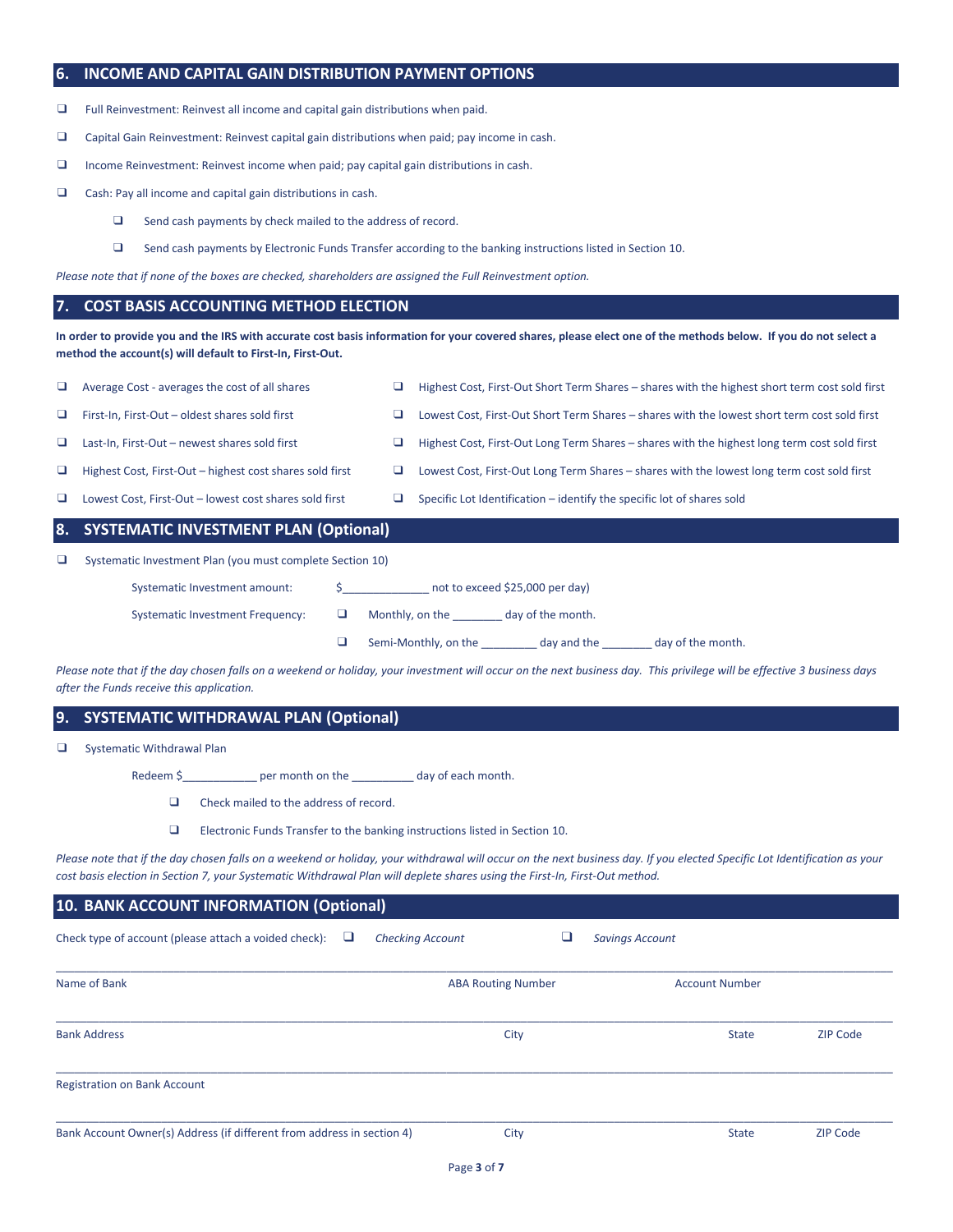## **11. TRANSFER ON DEATH (TOD) DESIGNATION (Optional)**

**This section is to be used for establishing an individual or joint tenant account with a Transfer on Death (TOD) designation. It is not available for other account types offered by this application. Please see Section 16 for the rules governing a TOD designation.**

#### **A TOD account cannot be established for residents of the state of Louisiana.**

I hereby designate the following Primary Transfer on Death recipient(s) to receive my interest in this account in case of my death (you may name one or more persons as your primary Transfer on Death recipient). Unless otherwise designated, Transfer on Death recipients will share equally.

#### ❑ **Primary Beneficiaries** (Please use separate sheet if additional beneficiaries are desired):

| Name                           |            | <b>Birth Date</b>                     |              | <b>Social Security Number</b> |
|--------------------------------|------------|---------------------------------------|--------------|-------------------------------|
| <b>Physical Street Address</b> |            | City                                  | <b>State</b> | <b>ZIP Code</b>               |
|                                |            | Add with Per Stirpes designation<br>❏ |              |                               |
| Relationship                   | Percentage |                                       |              |                               |
|                                |            |                                       |              |                               |
| Name                           |            | <b>Birth Date</b>                     |              | <b>Social Security Number</b> |
| <b>Physical Street Address</b> |            | City                                  | <b>State</b> | <b>ZIP Code</b>               |
|                                |            | О<br>Add with Per Stirpes designation |              |                               |
| Relationship                   | Percentage |                                       |              |                               |

If none of the above Transfer on Death recipients are living on the date of my death, I hereby designate the following Transfer on Death recipient(s) to receive my interest in this account in case of my death.

#### ❑ **Contingent Beneficiaries** (Please use separate sheet if additional beneficiaries are desired):

| Name                           |            | <b>Birth Date</b>                     | <b>Social Security Number</b> |                               |
|--------------------------------|------------|---------------------------------------|-------------------------------|-------------------------------|
| <b>Physical Street Address</b> |            | City                                  | <b>State</b>                  | <b>ZIP Code</b>               |
|                                |            | ❏<br>Add with Per Stirpes designation |                               |                               |
| Relationship                   | Percentage |                                       |                               |                               |
| Name                           |            | <b>Birth Date</b>                     |                               | <b>Social Security Number</b> |
| <b>Physical Street Address</b> |            | City                                  | <b>State</b>                  | ZIP Code                      |
|                                |            | ❏<br>Add with Per Stirpes designation |                               |                               |
| Relationship                   | Percentage |                                       |                               |                               |

*Please note: If you are married and designate someone other than your spouse as your primary beneficiary, you may need to obtain your spouse's consent. You should consult with a legal adviser regarding your TOD designation and whether spousal consent is necessary. The Community Capital Funds are not responsible for determining whether your spouse's consent is necessary. Transfer on Death recipient(s) may be changed at any time by completing a change of TOD form. For any Transfer on Death recipient that does not have the Per Stirpes box checked, Transfer on Death recipients will inherit as Joint Tenancy with Rights of Survivorship.*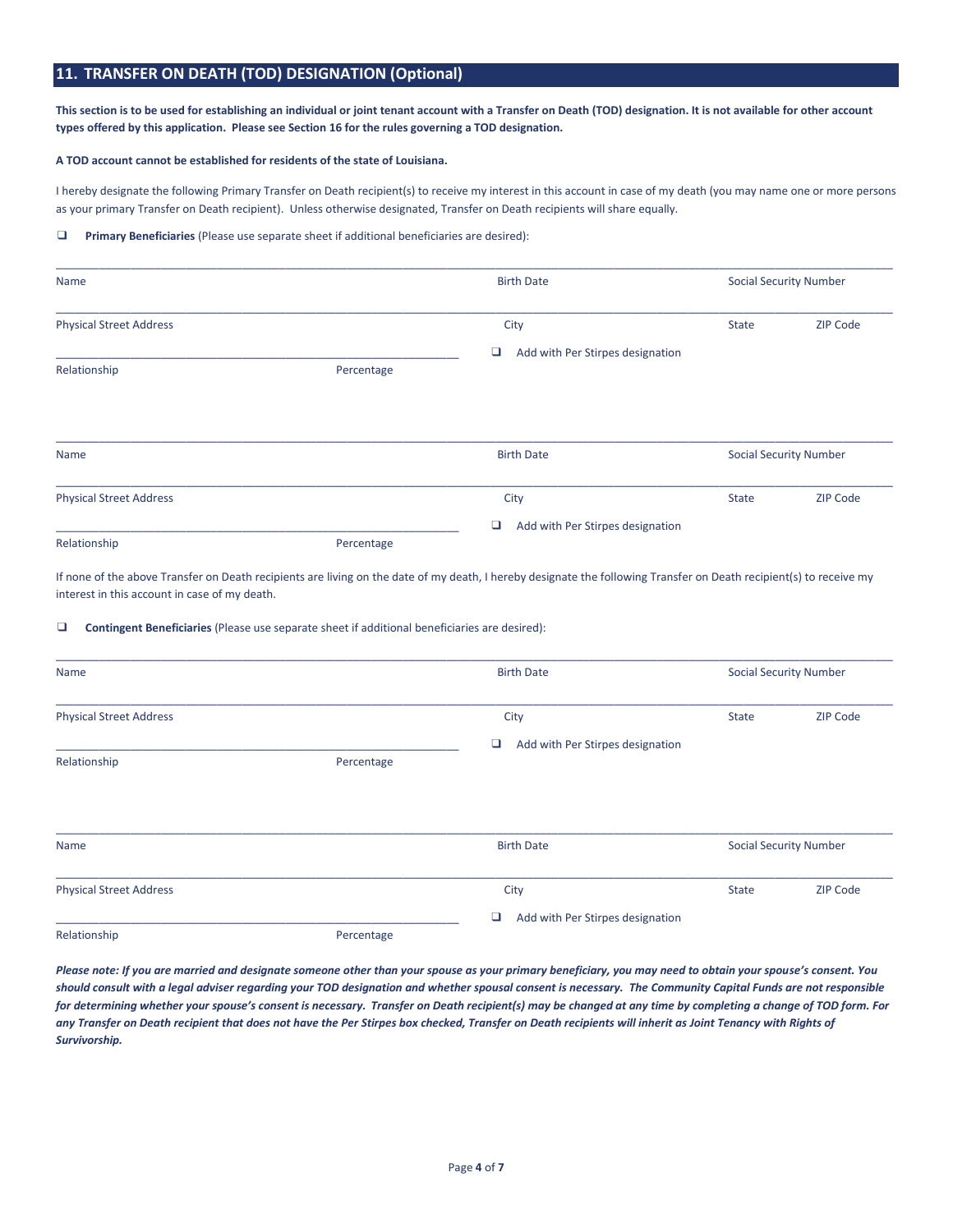# **12. DUPLICATE MAILING ADDRESS (Optional)**

**Only complete below if you would like duplicate copies of your statements and transaction confirmations mailed to another party.**

| Name                                                |              |                                 |
|-----------------------------------------------------|--------------|---------------------------------|
| <b>Street Address and Apartment Number</b>          |              |                                 |
| City                                                | <b>State</b> | Zip Code                        |
| 13. DEALER INFORMATION (For Broker/Dealer use only) |              |                                 |
| Dealer Firm Name                                    |              | Dealer Firm Number              |
| <b>Financial Advisor Name</b>                       |              | <b>Financial Advisor Number</b> |
| Financial Advisor's Telephone Number                |              | <b>Branch Number</b>            |

## **14. SIGNATURE AND TAX CERTIFICATIONS**

I am of legal age in the state of my residence and wish to purchase shares of the Fund(s) as described in the current Fund's Prospectus. By executing this Account Application, the undersigned represents and warrants that I have full right, power, and authority to make this investment and the undersigned is duly authorized to sign this Account Application and to purchase or redeem shares of the Fund(s) on behalf of the Investor.

Please note that your property may be transferred to the state of your last known address if no activity occurs in your account within the time period specified by that state's law.

Under the penalties of perjury, I certify that (1) the number shown on this form is my correct social security/taxpayer identification number (or I am waiting for a number to be issued to me), (2) that I have not been notified by the Internal Revenue Service ("IRS") that I am subject to backup withholding, because: (a) I am exempt from backup withholding; or (b) I have not been notified by the IRS that I am subject to backup withholding for failure to report all dividend and interest income; or (c) the IRS has notified me that I am no longer subject to backup withholding, and (3) I am a U.S. person (either a U.S. citizen or resident alien).

The IRS does not require your consent to any provision of this document other than the certifications required to avoid backup withholding.

By my signature below, I certify, on my own behalf or on behalf of the investor I am authorized to represent, that:

(1) The investor is not involved in any money laundering schemes and the source of this investment is not derived from any unlawful activity; and

\_\_\_\_\_\_\_\_\_\_\_\_\_\_\_\_\_\_\_\_\_\_\_\_\_\_\_\_\_\_\_\_\_\_\_\_\_\_\_\_\_\_\_\_\_\_\_\_\_\_\_\_\_\_\_\_\_\_\_\_\_\_\_\_\_\_\_\_\_\_\_\_\_\_\_\_\_\_\_\_\_\_\_\_\_\_\_\_\_\_\_\_\_\_\_\_\_\_\_\_\_\_\_\_\_\_\_\_\_\_\_\_\_\_\_\_\_\_\_\_\_\_\_\_\_\_\_\_\_\_\_\_\_\_\_

\_\_\_\_\_\_\_\_\_\_\_\_\_\_\_\_\_\_\_\_\_\_\_\_\_\_\_\_\_\_\_\_\_\_\_\_\_\_\_\_\_\_\_\_\_\_\_\_\_\_\_\_\_\_\_\_\_\_\_\_\_\_\_\_\_\_\_\_\_\_\_\_\_\_\_\_\_\_\_\_\_\_\_\_\_\_\_\_\_\_\_\_\_\_\_\_\_\_\_\_\_\_\_\_\_\_\_\_\_\_\_\_\_\_\_\_\_\_\_\_\_\_\_\_\_\_\_\_\_\_\_\_\_\_\_

(2) I have received and read the Fund's prospectus and agree to the terms and conditions therein; and

(3) The information provided by the investor within this application is true and correct and any documents provided herewith are genuine.

Signature Title or Capacity (if applicable) Date (mm/dd/yyyy) Date (mm/dd/yyyy)

Joint Tenant/Trustee/Partner Signature The Trustee Title or Capacity (if applicable) Date (mm/dd/yyyy)

## **15. MAILING INSTRUCTIONS AND CONTACT INFORMATION**

If you have any questions, please call (888) 272-0007 (toll-free)

P.O. Box 588 c/o Atlantic Fund Services

#### **Regular Mail To**: **Overnight Express Mail To**:

CRA Qualified Investment Fund CRA Qualified Investment Fund Portland, ME 04112 Three Canal Plaza, Ground Floor Portland, ME 04101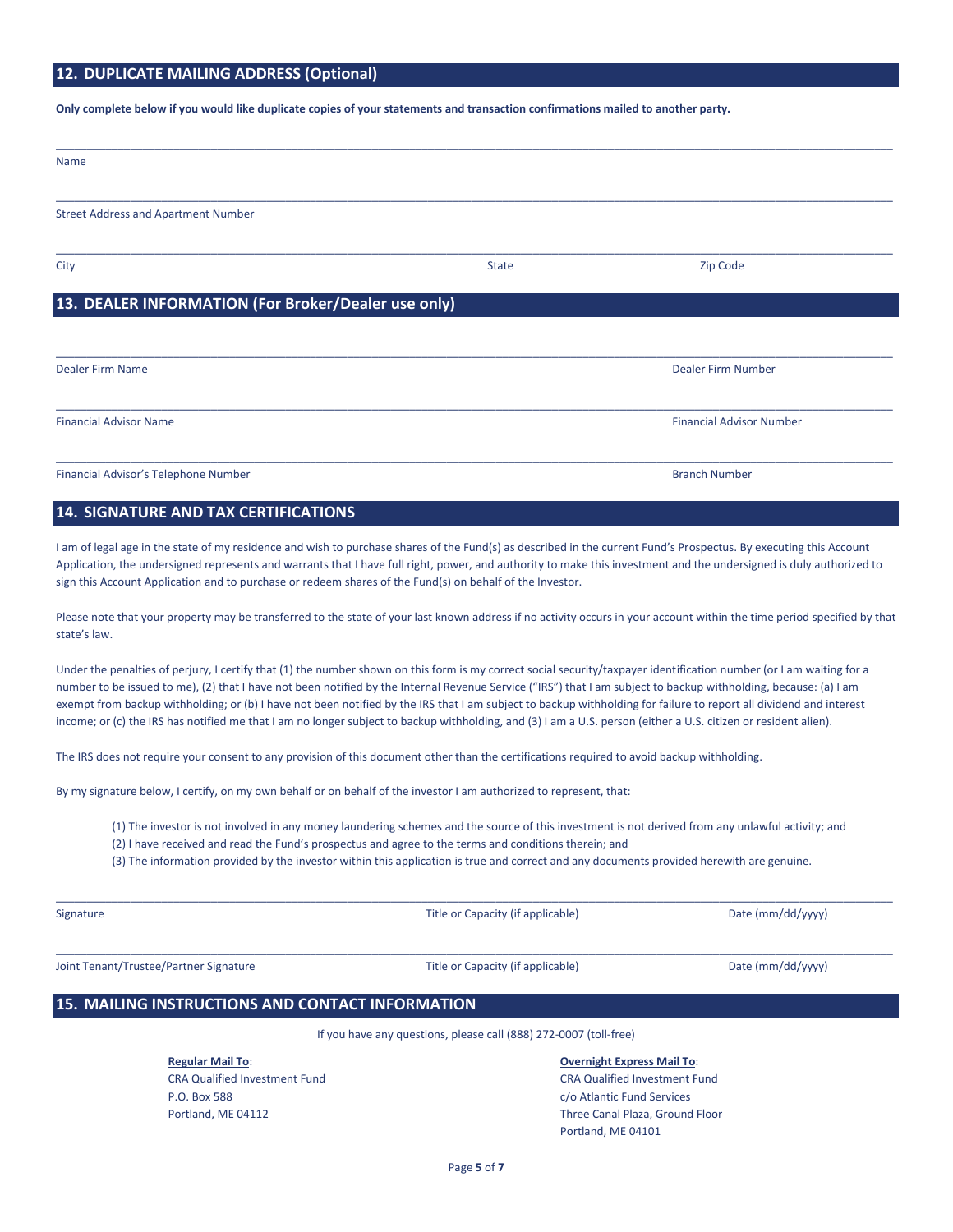#### **16. RULES GOVERNING TOD DESIGNATION**

**A.** The purpose of a TOD designation is to enable an owner of a mutual fund account to designate one or more beneficiaries to receive shares in the account automatically upon the owner's death, outside of probate. The owner retains all normal rights of ownership during his/her lifetime. Until the death of the account owner, a TOD beneficiary has no rights in or to the account.

**B.** The only accounts eligible for TOD designation are individual accounts or joint tenant accounts with rights of survivorship registered in the names of two or more individuals (the account owners). **Please note** that accounts registered as joint tenants in common, joint tenants by entirety, an entity (such as a trust, corporation or partnership), and all IRA accounts *are not eligible* for TOD registration.

**C.** The owner of an account registered in TOD form must be a natural person, two natural persons holding the account as Tenants by the Entireties, or two or more natural persons holding the account as Joint Tenants with Right of Survivorship. The following are **ineligible** for TOD designation: Tenants in Common, community property registration owners, non-natural account owners (entities such as corporations, trusts or partnerships), and shareholders who are not residents of a state that has adopted the Uniform Transfer on Death Security Registration Act. **Shareholders should check with their state's Attorney General's office to determine if TOD registration has been adopted in their state and will therefore be recognized as a legal transfer of ownership.**

**D.** For TOD accounts, the assets will be transferred to the designated beneficiary(ies) at the time of the account owner's death (or upon the death of the last surviving owner for a joint tenant account). Proof of death of the account owner(s) must be presented in a form and manner acceptable to the Fund and must include a certified copy of the death certificate for each account owner(s) and any other documents required by the Fund. A beneficiary must survive the account owner(s) for transfer to occur in accordance with the TOD registration. If no beneficiary survives the account owner (or the last surviving owner for a joint tenant account), the account will be treated as belonging to the estate of the account owner (or the estate of the last surviving owner for a joint tenant account). If the designated beneficiary is an entity that does not exist at the time of the account owner's death (or the last surviving owner's death for a joint tenant account), the account will be treated as belonging to the estate of the owner (or the estate of the last surviving owner for a joint tenant account).

**E.** The last designation received (and in good order) by the Fund prior to the death of the account owner or, for TOD accounts registered as joint tenants with rights of survivorship, the last surviving joint account owner (the designation of record) will be controlling and, whether or not it fully disposes of the TOD account, will revoke all other such designations previously accepted by the Fund for the TOD account. If there is no designation of record upon the account owner's death (or upon the death of the last surviving owner for a joint tenant account), the account will be treated as belonging to the estate of the account owner (or the estate of the last surviving owner for a joint tenant account).

**F.** The owner may change or revoke TOD registration with written instructions acceptable to the Fund's transfer agent, including appropriate signature, indicating a new form of registration or designating one or more new TOD beneficiaries. A TOD registration may not be changed or revoked by will, codicil or oral communication. If there are multiple owners, all co-owners must comply with these Rules before a change or revocation will be processed. The death of a co-owner of an account registered in TOD form will not revoke TOD registration. However, the surviving co-owner may direct the re-registration of the account by the Fund's transfer agent with a letter of instruction with signature guarantee, evidence of the death of the co-owner (certified copy of the death certificate), affidavit of domicile of the deceased co-owner and, if required, inheritance tax waivers. If the TOD account owner moves to a jurisdiction which has not adopted the Uniform Transfer on Death Security Registration Act, the TOD registration will no longer be effective.

**G.** If the Fund, in its sole and absolute discretion, cannot reasonably identify the beneficiary of a TOD account or determines that a beneficiary designation is invalid, ineffective, or unclear, then the portion of the TOD account which otherwise would have passed to such beneficiary will instead be transferred to the estate of the account owner (or the last surviving joint account owner).

**H**. You should consult your legal or tax advisor to determine whether a TOD registration is appropriate for your specific situation. By accepting a beneficiary designation of record, the Fund will neither assume nor maintain any responsibility or liability with respect to the legal or tax consequences of the designation.

**I.** The TOD account owner delegates to the Fund, the authority to amend at any time, and from time to time, these terms and provisions and consents to such amendments, provided they comply with applicable law. Any such amendments will be effective as of the date specified in a written notice sent by first-class mail to the address of the account owner (or to the beneficiary following the death of the TOD account owner(s)) indicated by the records of the Fund.

**J.** The Fund maintains the right to rely upon any information furnished by the TOD account owner(s) (or by the beneficiary following the death of the TOD account owner). The TOD account owner agrees that the Fund will not be liable for any loss or expense resulting from any action taken or determination made in reliance upon such information.

**K.** All TOD account owners and the TOD account owner's legal representatives (or the beneficiary following the death of the TOD account owner(s)), as appropriate, will indemnify the Fund (and the Fund's transfer agent); and each of the Fund's respective officers, directors, trustees, employees, agents, successors, heirs and assigns and hold each of them harmless from any and all liability which may arise in connection with the establishment and maintenance of the TOD account and the performance of their obligations under this agreement (including that which arises out of their own negligence or the negligence of their agents).